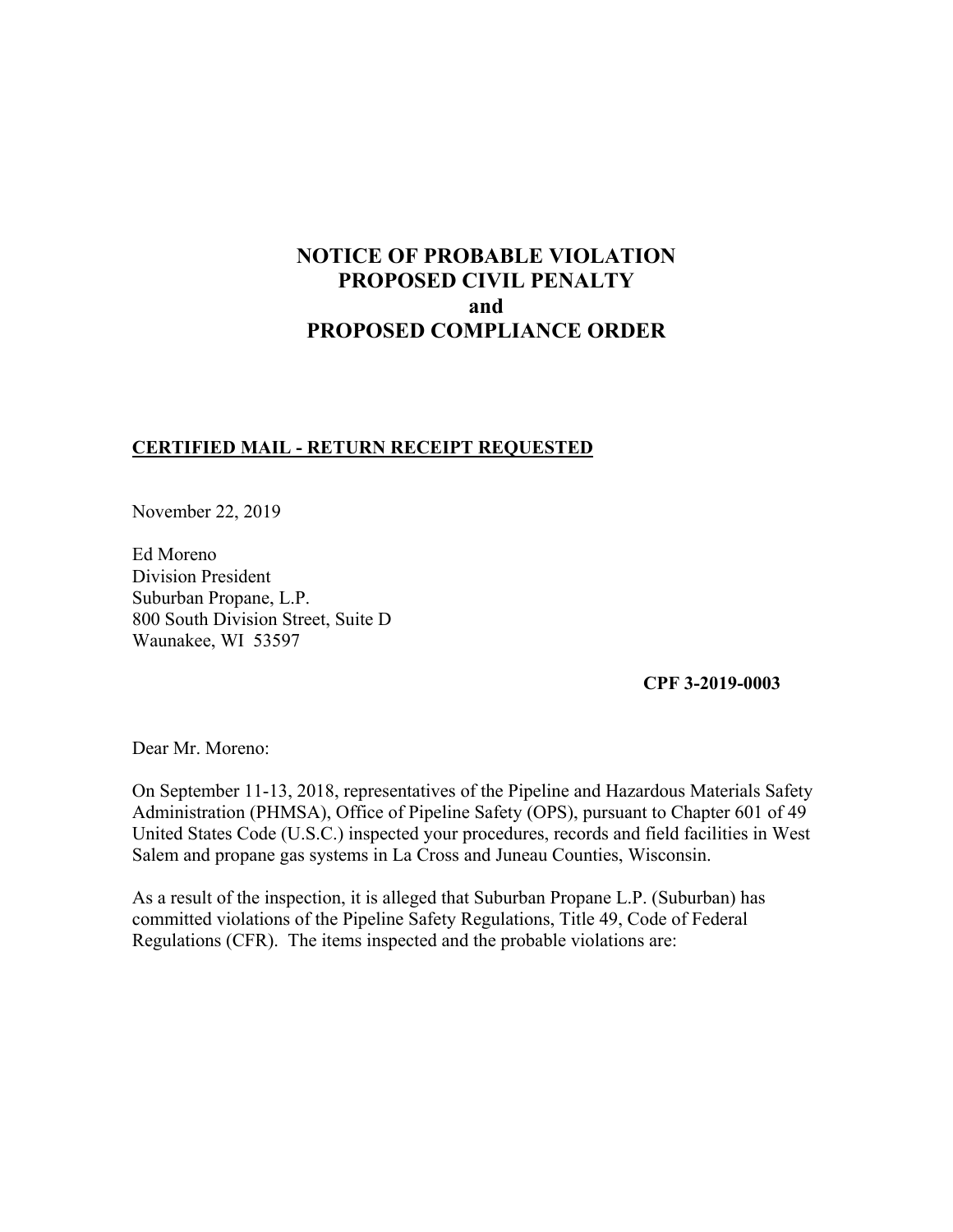#### **1. §192.603 General provisions.**

## **(a) . . . . .**

## **(b) Each operator shall keep records necessary to administer the procedures established under §192.605.**

Suburban did not keep records of its liaison meetings with fire, police and other public officials in accordance §192.603. Section 192.603 requires operators to keep records necessary to administer the procedures established under §192.605, which include the administering of Suburban's emergency plans as required by §192.615. During the inspection, Suburban was unable to produce records of the meetings with the appropriate fire, police and other public officials in order to demonstrate that it met the requirements of §192.615(c).

#### **2. §192.743 Pressure limiting and regulating stations: Capacity of relief devices.**

**(a) Pressure relief devices at pressure limiting stations and pressure regulating stations must have sufficient capacity to protect the facilities to which they are connected. Except as provided in §192.739(b), the capacity must be consistent with the pressure limits of §192.201(a). This capacity must be determined at intervals not exceeding 15 months, but at least once each calendar year, by testing the devices in place or by review and calculations.** 

Suburban failed to determine, at intervals not exceeding 15 months but at least once each calendar year, that the pressure relief devices at its six gas propane distribution systems had sufficient capacity to protect the facilities to which they are connected. Specifically, Suburban had no regulator station design information for the pressure limiting and regulating devices that would show that the determined or calculated capacities of the devices are sufficient to meet the pressure limits of §192.201(a). Additionally, Suburban was unable to provide records showing that the determined and calculated capacities of the pressure relief devices were reviewed for calendar years 2015, 2016 and 2017.

Additionally, PHMSA's inspector found the documented regulator orifices for the Fisher 627 devices were incorrect for the regulator stations at Pine Crest II, Edgewood, Pineview and Terlingua. The orifice size was listed as 1-inch for the Fisher 627 with 1-inch body at the Pine Crest II, Edgewood, and Pineview stations. The largest orifice for this device is  $\frac{1}{2}$ - inch. The orifice size was listed as 2-inch for the Fisher 627 with 2-inch body at the Terlingua station. Likewise, the largest orifice for this device is  $\frac{1}{2}$ inch. Suburban revised this information after being informed by PHMSA's inspector.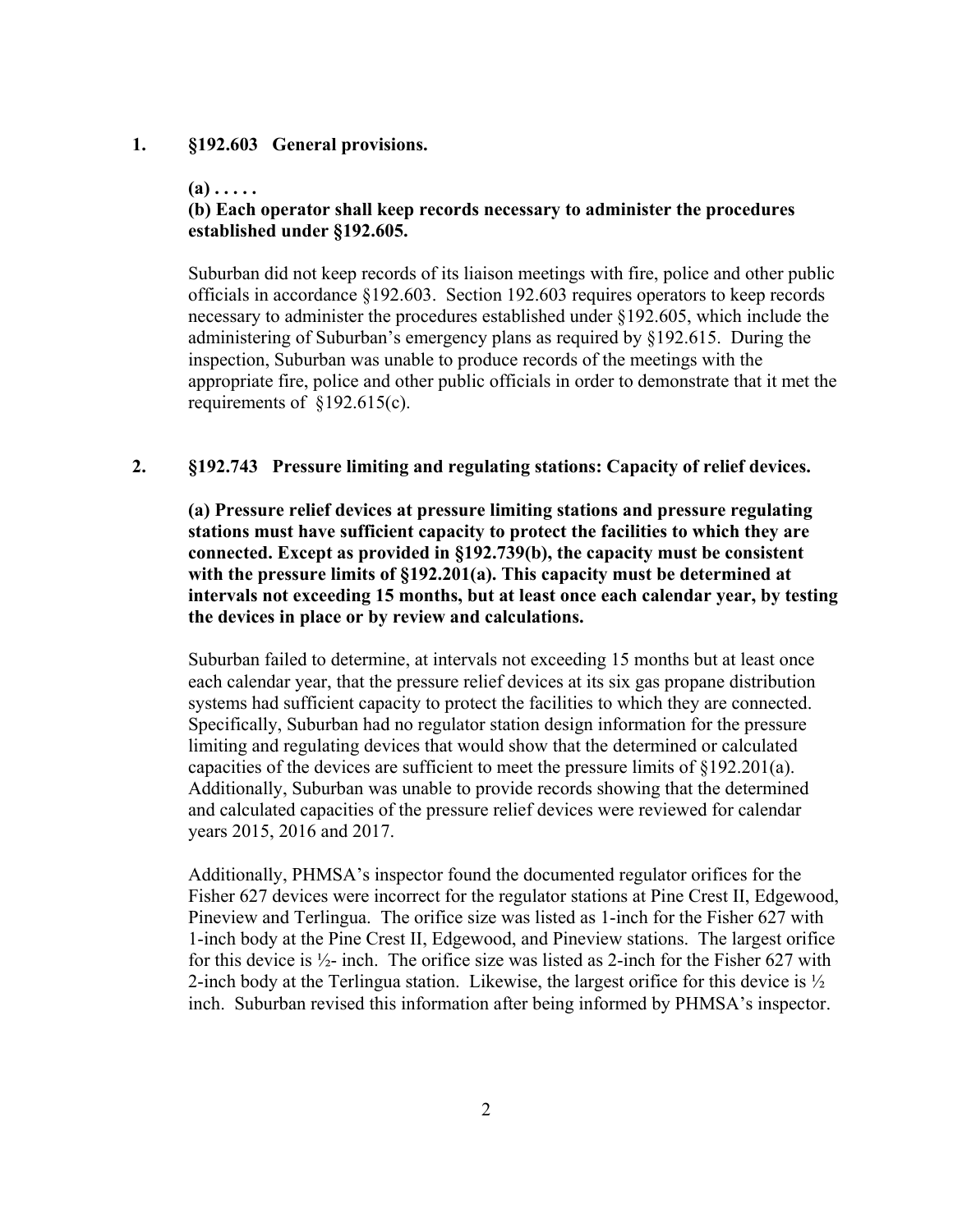## **3. §192.619 Maximum allowable operating pressure: Steel or plastic pipelines**

**(a) No person may operate a segment of steel or plastic pipeline at a pressure that exceeds a maximum allowable operating pressure determined under paragraph (c) or (d) of this section, or the lowest of the following:** 

**(1) The design pressure of the weakest element in the segment, determined in accordance with subparts C and D of this part. . . (2) The pressure obtained by dividing the pressure to which the segment was tested after construction as follows . . .** 

Suburban did not correctly determine the maximum allowable operating pressure (MAOP) to be the design pressure of the weakest element of the segment. Suburban's records listed the MAOP on each of its six systems as 15 psig, but the PHMSA inspector found house service regulators having a maximum inlet pressure limit of 10 psig.

**4. §192.201 Required capacity of pressure relieving and limiting stations. (a) Each pressure relief station or pressure limiting station or group of those stations installed to protect a pipeline must have enough capacity, and must be set to operate, to insure the following:** 

 $(1)$ ...

**(2) In pipelines other than a low pressure distribution system: (i) . . .** 

**(iii) If the maximum allowable operating pressure is less than 12 p.s.i. (83 kPa) gage, the pressure may not exceed the maximum allowable operating pressure plus 50 percent.** 

Suburban did not correctly set its pressure relief devices to operate at pressures consistent with the pressure limits of  $\S192.201(a)(2)(iii)$ . Records showed that Suburban's pressure relief devices were set between 19 and 19.5 psig for five regulator stations, located at Terlingua, Pineview, Bluffside, Pinecrest II, and Edgewood. This pressure setting is above the MAOP, exceeding the operating pressure by approximately 50 percent. The actual MAOP of the five stations is 10 psig, as limited by house service regulators. Therefore, the maximum pressure setting of the relief valves would be 15 psig.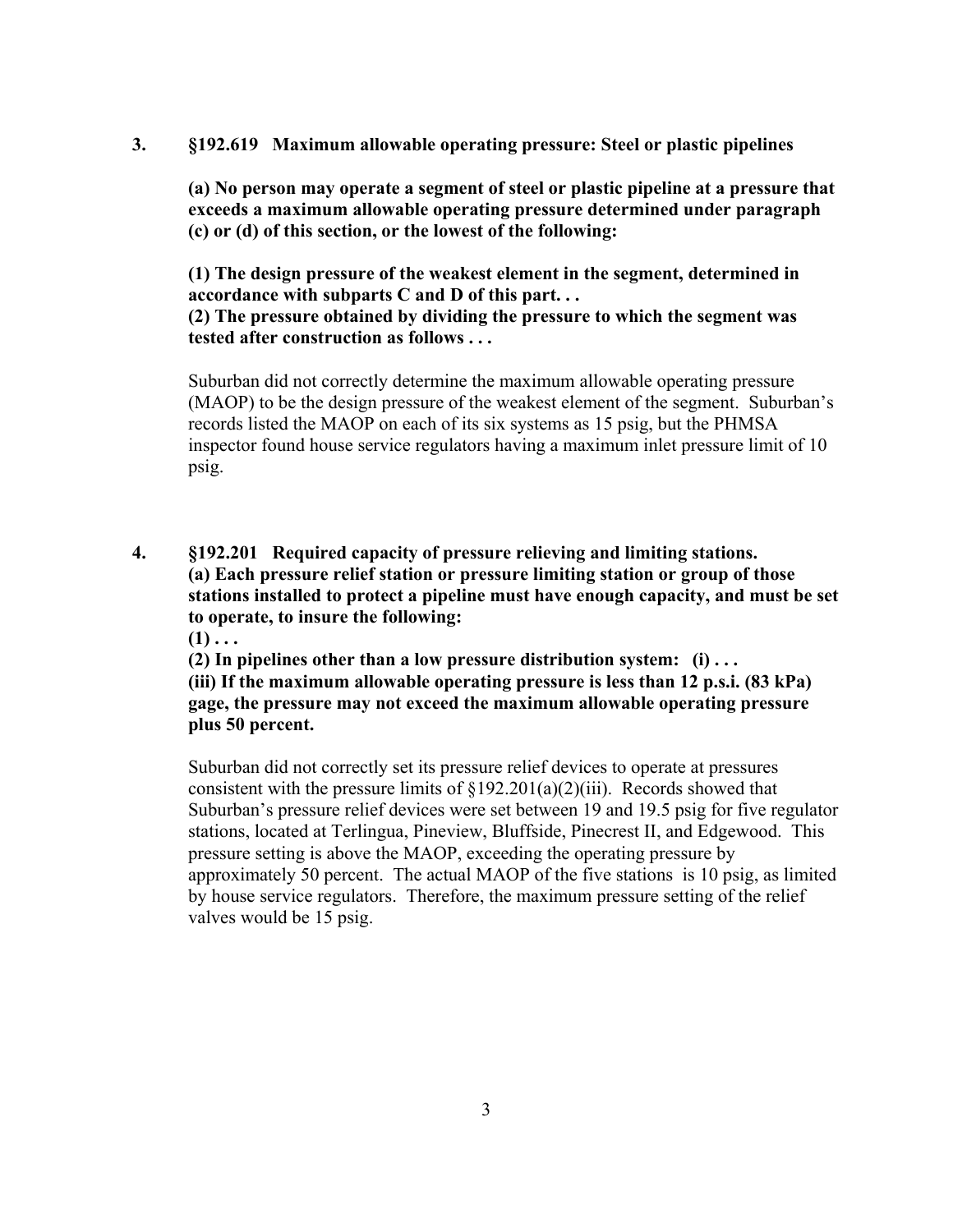#### Proposed Civil Penalty

Under 49 U.S.C. § 60122 and 49 CFR § 190.223, you are subject to a civil penalty not to exceed \$218,647 per violation per day the violation persists, up to a maximum of \$2,186,465 for a related series of violations. For violation occurring on or after November 27, 2018 and before July 31, 2019, the maximum penalty may not exceed \$213,268 per violation per day, with a maximum penalty not to exceed \$2,132,679. For violation occurring on or after November 2, 2015 and before November 27, 2018, the maximum penalty may not exceed \$209,002 per violation per day, with a maximum penalty not to exceed \$2,090,022. For violations occurring prior to November 2, 2015, the maximum penalty may not exceed \$200,000 per violation per day, with a maximum penalty not to exceed \$2,000,000 for a related series of violations. The Compliance Officer has reviewed the circumstances and supporting documentation involved in the above probable violations and has recommended that you be preliminarily assessed a civil penalty of \$46,700 as follows:

| Item number | <b>PENALTY</b> |
|-------------|----------------|
|             | \$22,900       |
|             | \$23,800       |

## Proposed Compliance Order

With respect to items 1, 2, 3, and 4 pursuant to 49 U.S.C. § 60118, the Pipeline and Hazardous Materials Safety Administration proposes to issue a Compliance Order to Suburban Propane, L.P. Please refer to the *Proposed Compliance Order*, which is enclosed and made a part of this Notice.

#### Response to this Notice

Enclosed as part of this Notice is a document entitled *Response Options for Pipeline Operators in Compliance Proceedings*. Please refer to this document and note the response options. All material you submit in response to this enforcement action may be made publicly available. If you believe that any portion of your responsive material qualifies for confidential treatment under 5 U.S.C. 552(b), along with the complete original document you must provide a second copy of the document with the portions you believe qualify for confidential treatment redacted and an explanation of why you believe the redacted information qualifies for confidential treatment under 5 U.S.C. 552(b).

Following the receipt of this Notice, you have 30 days to submit written comments, or request a hearing under 49 CFR § 190.211. If you do not respond within 30 days of receipt of this Notice, this constitutes a waiver of your right to contest the allegations in this Notice and authorizes the Associate Administrator for Pipeline Safety to find facts as alleged in this Notice without further notice to you and to issue a Final Order. If you are responding to this Notice, we propose that you submit your correspondence to my office within 30 days from receipt of this Notice. This period may be extended by written request for good cause.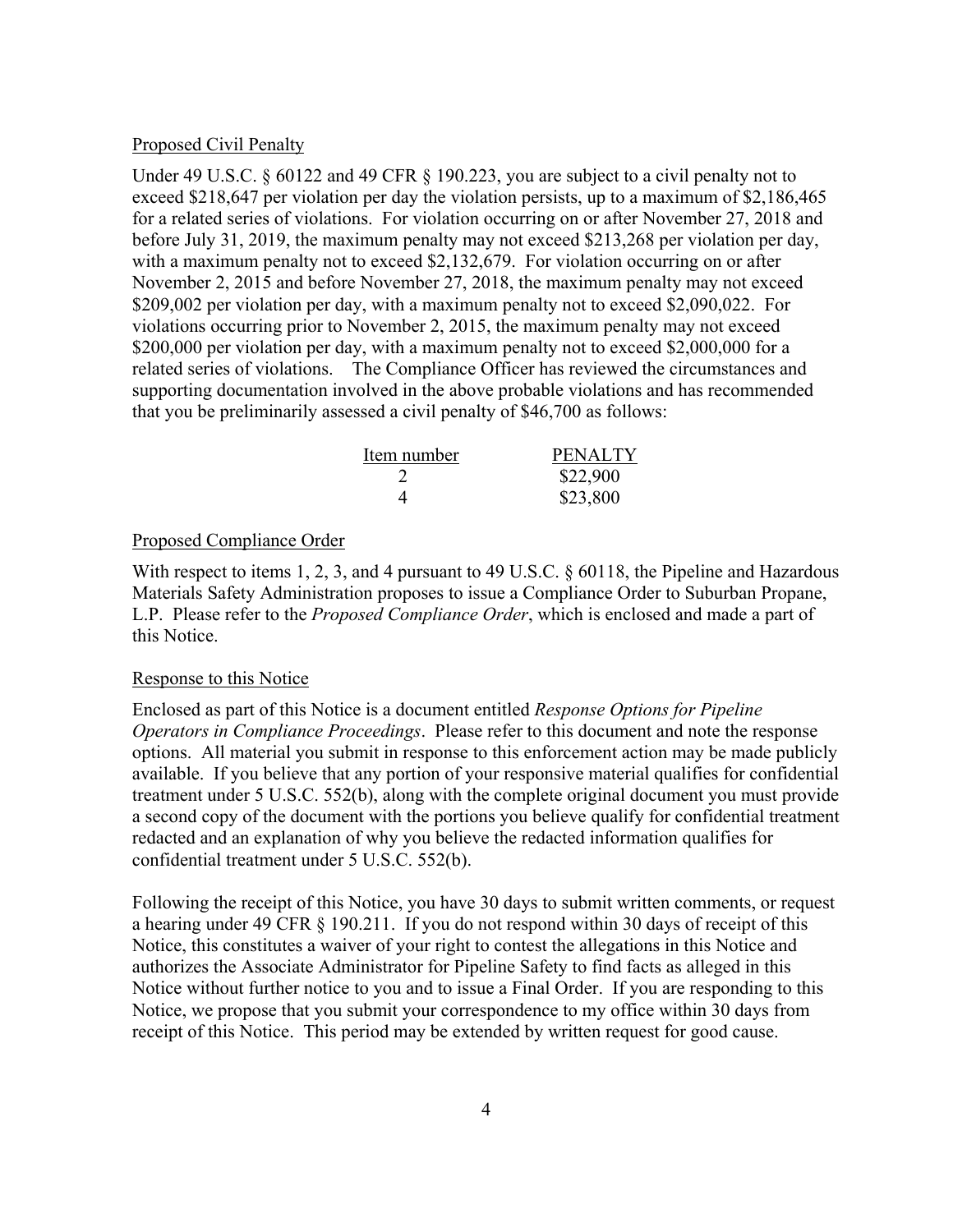In your correspondence on this matter, please refer to **CPF 3-2019-0003** and, for each document you submit, please provide a copy in electronic format whenever possible.

Sincerely,

Allan C. Beshore Director, Central Director, OPS Pipeline and Hazardous Materials Safety Administration

Enclosures: *Proposed Compliance Order Response Options for Pipeline Operators in Enforcement Proceedings*